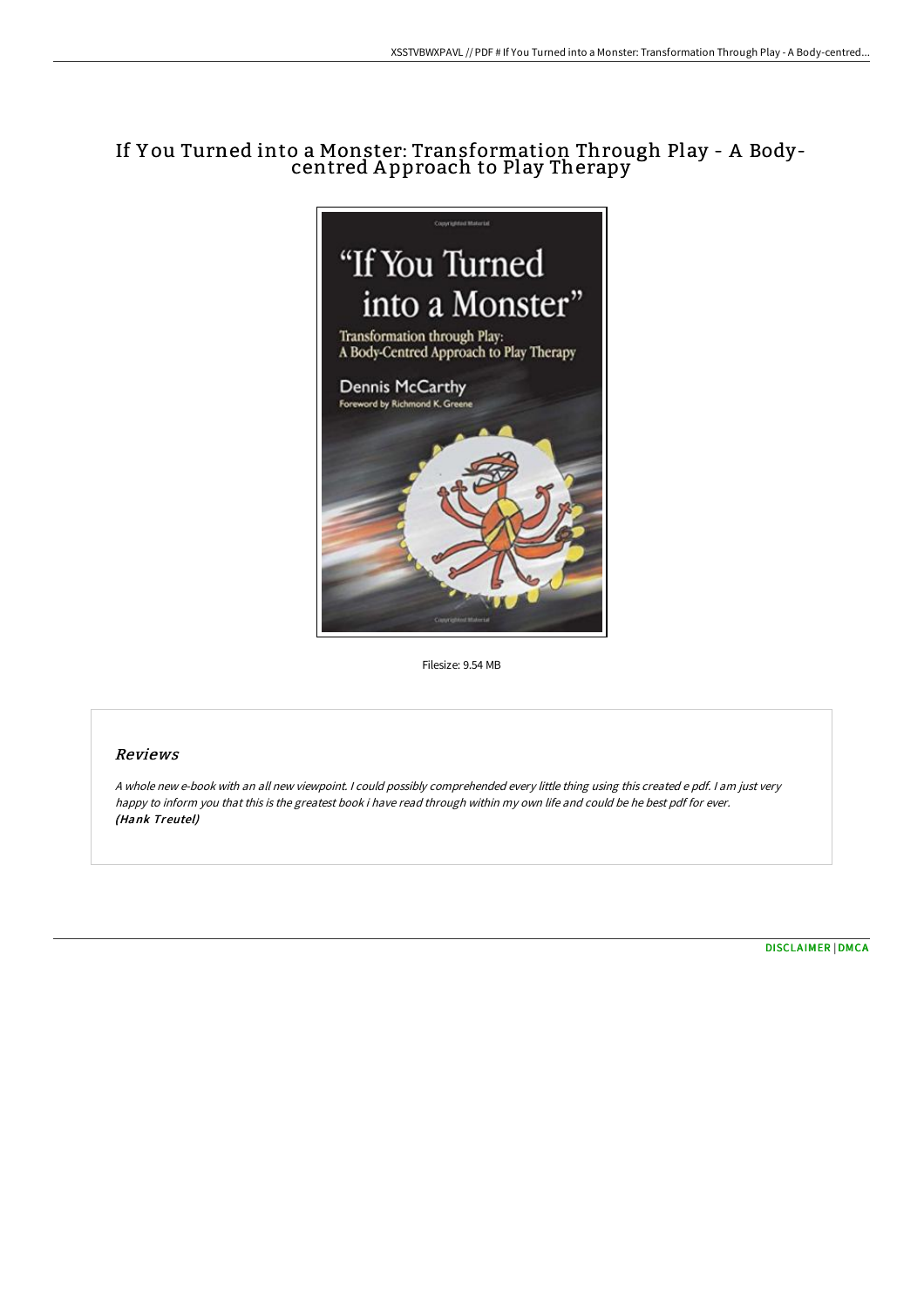# IF YOU TURNED INTO A MONSTER: TRANSFORMATION THROUGH PLAY - A BODY-CENTRED APPROACH TO PLAY THERAPY

⊕ **DOWNLOAD PDF** 

Jessica Kingsley Publishers. Paperback. Book Condition: new. BRAND NEW, If You Turned into a Monster: Transformation Through Play - A Bodycentred Approach to Play Therapy, Dennis McCarthy, "Draw me a picture of what you would look like if you turned into a monster." Dennis McCarthy's work with distressed or traumatized children begins with an exercise that is simple but very effective: he invites the child to communicate with him in their own way, through the non-verbal language of play. Using case studies from his clinical experience and with numerous children's monster drawings, McCarthy lets the meaningful self-expression of the child take centre stage. He demonstrates that being allowed to play, move and draw impulsively and creatively in the supportive presence of the therapist is in fact the beginning of the therapeutic process. These activities are shown to be more therapeutic for the child in practical terms than the interpretation of the clues it provides about the child's state of mind. This very accessible book will be inspiring reading for play therapists and other professionals working therapeutically with young children and their families.

**D** Read If You Turned into a Monster: [Transformation](http://techno-pub.tech/if-you-turned-into-a-monster-transformation-thro.html) Through Play - A Body-centred Approach to Play Therapy **Online** Download PDF If You Turned into a Monster: [Transformation](http://techno-pub.tech/if-you-turned-into-a-monster-transformation-thro.html) Through Play - A Body-centred Approach to Play Therapy